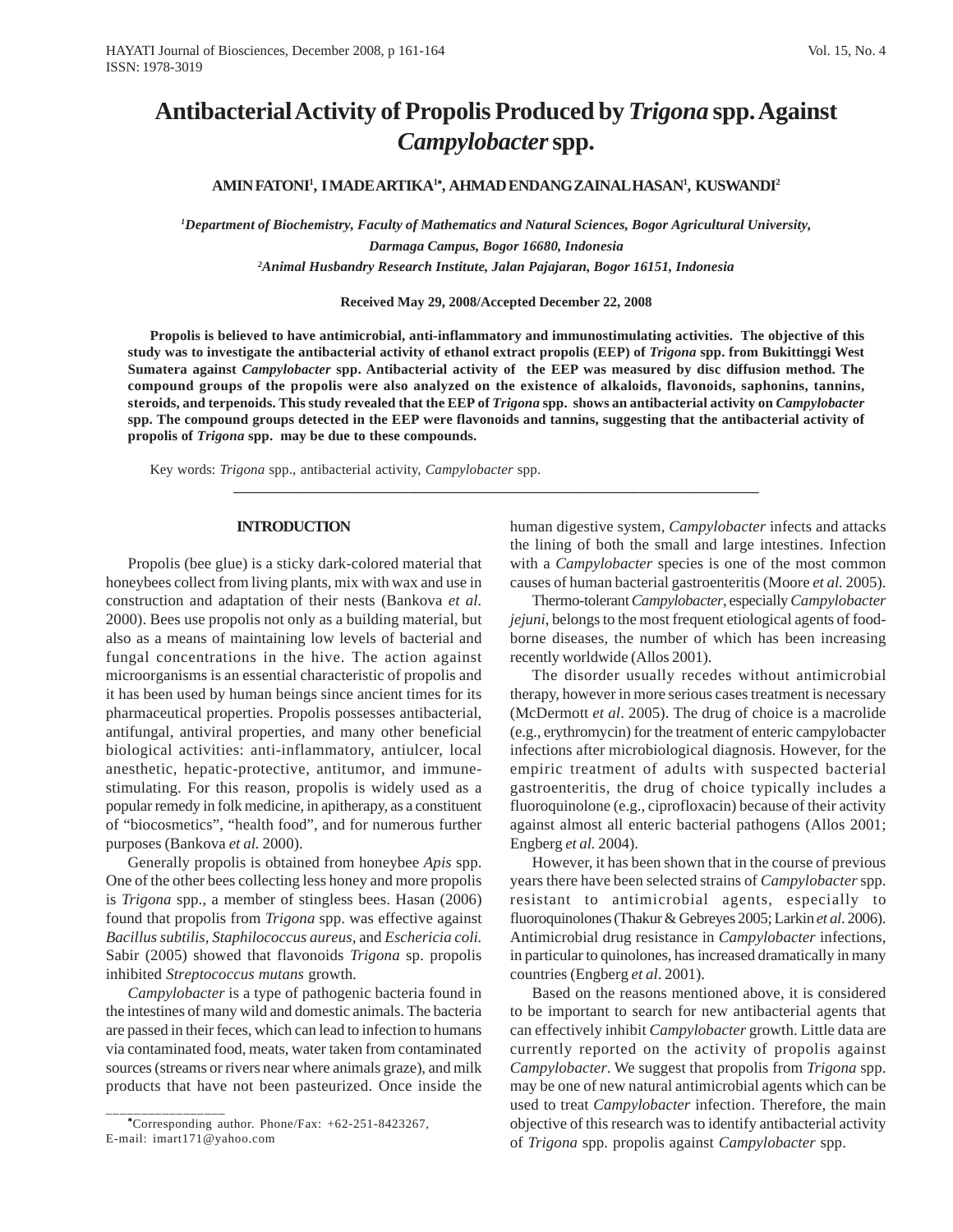# **MATERIALS AND METHODS**

**Sample Collections.** *Trigona* spp. hive as propolis resource was collected from Bukittinggi West Sumatera during the dry season (July-August). This location resides in 100.210-100.250 °LE and 00.760-00.190 °PS, altitude 909-941 m above sea water, temperature 16.10-24.90 °C. This location has rainfall at 2.381 mm per year and humidity between 82.0- 90.8% (PEMKOT Bukittinggi 2007).

**Extraction of Propolis.** The hive was cut into small pieces, grounded and extracted with 70% ethanol (1:5 w/v) in a shaker (EYELA, Japan) at speed of 130 rpm, and at room temperature for 14 days. The extract solution was then filtered through a filter paper, and then the ethanol was evaporated using freezedrier to obtain ethanol extract of propolis (EEP) free of solvent (Hasan 2006).

**Preparation of Inoculums.** *Campylobacter* was cultured for 24 h at 42  $\mathrm{C}$  in a liquid medium (campylobacter base, DIFCO) and used as inoculums. The turbidity of the suspension was adjusted to 0.5 with McFarland turbidity standard.

**Antibacterial Activity.** Antibacterial activity of EEP was investigated by the disc diffusion method (Andrews 2001). The bacterial screening was performed by using *Campylobacter* agar base (DIFCO) and *Campylobacter* supplement. Sterile paper discs (Whatman # 4 paper, 6 mm diameter) were loaded with 15 ìl of propolis extract dilutions (16.7, 8.3, 4.1, 2.0, 1.0, 0.2, 0.1, and 0.06% w/w). Six discs were put on each petridish cultured with *Campylobacter*. The ampicillin (100 ug/ml) and commercial propolis were used as positive controls, and the solvent was used as a negative control. Plates were incubated at  $42 \degree C$  for  $48$  h in an anaerobic jar flowed with  $CO_2$  and  $N_2$ . Inhibitory zone diameter was measured with a calliper each treathment was performed in triplicates. The data were subjected to analysis of variance using general liner model procedure of SPSS with  $\alpha$  0.05.

**Compound Groups Test.** The EEP was subjected to phytochemical analysis for the presence of compound groups such as flavonoids, alkaloids, terpenoids, steroids, saphonins, and tannins, based on Harborne (1996). Flavonoids were identified by using solution containing magnesium, amyl alcohol and concentrate hydrochloride acid. Alkaloids were identified by using Dragendorff solution, whereas steroids and terpenoids were tested by using Lieberman-Buchard solution. The presence of tannins was identified by using ferrichloride solution, and saphonins were identified by using foam forming test in hot water.

#### **RESULTS**

The EEP obtained was very sticky with dark brown colored. The average of extraction yield was 24.66% (w/w). The EEP still contained ethanol in very low concentration (0.05%). The diameters of bacterial growth inhibited by different concentration of EEP and controls were shown in Figure 1. The results showed that at a concentration of 16.67%, EEP was more effective than the commercial propolis, but less active compared to ampicillin (100 ppm) on *Campylobacter* spp. growth (Figure 2). The solvent (negative control) did not



Figure 2. EEP tested on plate cultured with *Campylobacter.* 1.04%, 16.67% are EEP in concentration of 1.04% (w/w), 16.67% (w/w). Ampicillin means ampicillin solution in water at concentration 100 ppm. Propolis x is commercial propolis undilution.



Concentrations of EEP and controls

Figure 1. The means of diameters (mm) of bacterial growth inhibited by different concentrations of *Trigona* spp. propolis and other controls.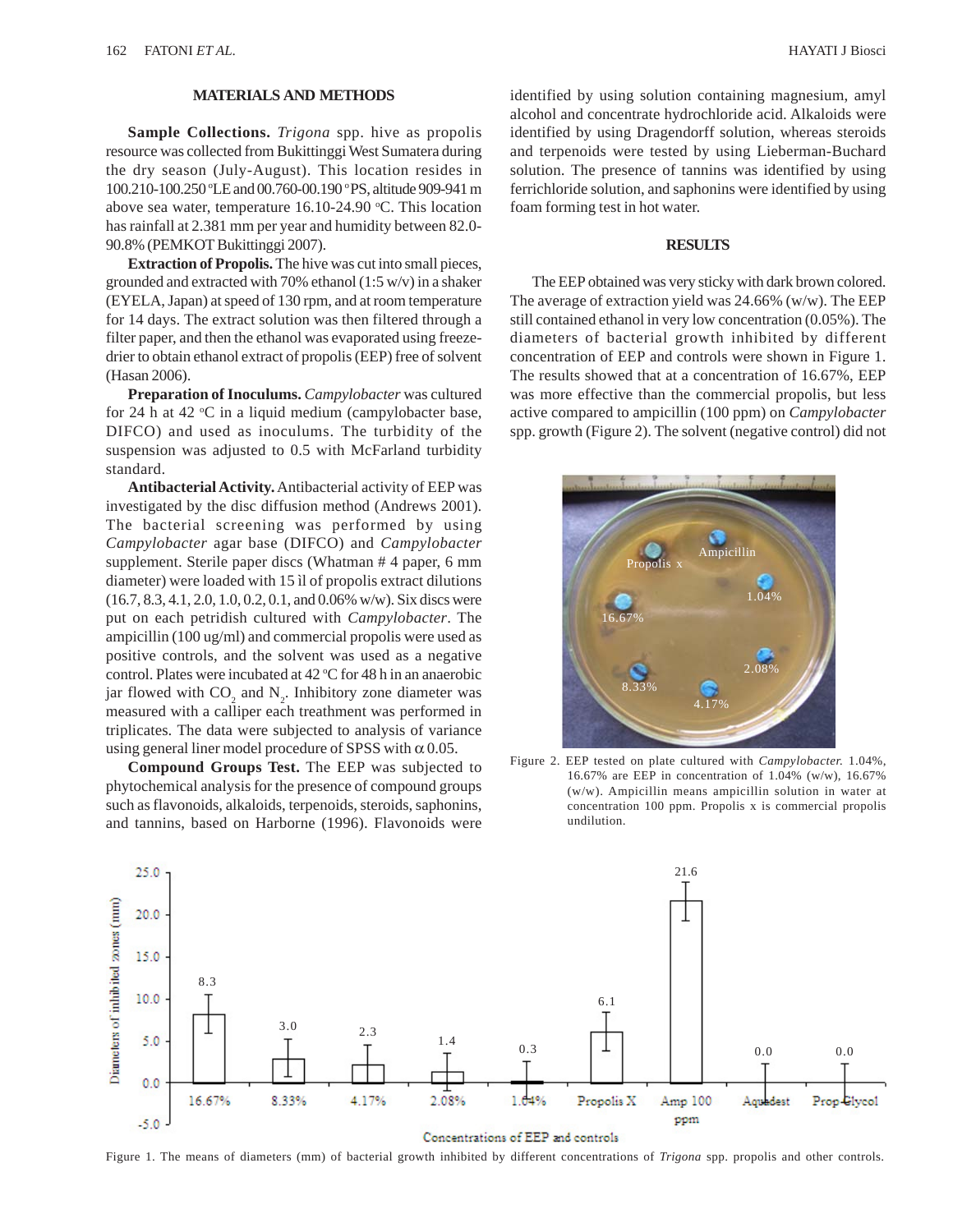show any inhibitory effect on the tested bacteria. Among the series concentration of EEP tested, the least concentration that still showed inhibitory effect was 2.08% (two replicates), and 1.04 (one sample), thus the average of minimum inhibition concentration (MIC) was 1.73% (w/w). The compounds groups identified in *Trigona* spp. propolis are flavonoids and tannins (Table 1).

Table 1. Compound groups test results for *Trigona* spp. propolis

| Compound        | Test results | Color produced by test |
|-----------------|--------------|------------------------|
| Flavonoids      | $^{+++}$     | Yellow                 |
| Alkaloids       |              |                        |
| Saphonins       | ۰            |                        |
| Tannins         | $^{+++}$     | Greenish violet        |
| <b>Steroids</b> |              |                        |
| Terpenoids      | ۰            |                        |
|                 |              |                        |

+: identified by visual observation (+++: strong, ++: fair, +: slightly); -: unidentified by visual observation.

#### **DISCUSSION**

The propolis activity and chemical compositions depend on plant species, season of propolis harvesting and geographical location of bee hive collected (Bankova *et al.* 2000; Banskota *et al.* 2000), thus researchers use these reasons to investigate propolis active compounds. The pharmacological activities of propolis are more numerous in tropical regions than that in temperate climates, due to the richer vegetal diversity observed in the former (Bankova 2005). There is few information about activity of propolis from Indonesia, especially of *Trigona* spp. bee. Sabir (2005) investigated the activity of flavonoids from *Trigona* spp. propolis collected from South Sulawesi on *S. mutans.* Hasan (2006) stated that *Trigona* spp. propolis activity from Pandeglang-Banten against *S. aureus*, *B. subtilis,* and *E. coli.* However, the yield obtained was less (8.2%: 8.2 g EEP per 100 g hive) than yield of this research (24.66%). The difference may be due to the diversity of plants around the *Trigona* spp. hive and the time of hive collection.

The antibacterial activity of EEP of *Trigona* spp. at 16.67% (w/w) was stronger than that of commercial propolis which may be due to two reasons. Firstly, this propolis has higher antibacterial activity than the commercial propolis. Secondly, this propolis maybe more concentrated than the commercial propolis (unknown active compound concentration). The antibacterial activity of EEP of *Trigona* spp. at 16.67% (w/w) was weaker than that of ampicillin (100 ppm), indicating that the propolis has low antibacterial activity, or *Campylobacter* spp. is more susceptible to ampicillin than to *Trigona* spp. EEP. These results agreed to many researchers that showed antibacterial activity of propolis is lower than that of ampicillin (Katircioglu & Mercan 2006; Gonsales *et al.* 2006). Although *Trigona* spp. EEP has relatively low activity on *Campylobacter*, it can be suggested as a new effective antibacterial agent for *Campylobacter* for two reasons. Firstly, it has been shown that strains of *Campylobacter* spp. were resistant to other antimicrobial agents*,* especially to fluoroquinolones (Thakur & Gebreyes 2005; Larkin *et al.* 2006), whereas the complexity and synergistic effects of compounds in propolis make bacteria difficult to build tolerant for propolis (Mizrahi & Lensky 1997). Secondly, propolis is a relatively non toxic drug (Nikulin *et al.* 1979).

The compound analysis showed the propolis of *Trigona* spp. was rich in polyphenol compounds, i.e. flavonoids and tannins. These results confirm previous studies reporting that caffeic acids, flavonoids and phenolic esters were the main biologically active compounds in propolis (Kujumgiev *et al*. 1993; Park *et al*. 1998; Marcucci *et al*. 2001; Kartal *et al*. 2003). However, their biological effects cannot be attributed solely to these components since the chemical composition of propolis is complex. Some authors attributed the complex composition of propolis as a reason for its antimicrobial activity, and some mechanisms of action have been proposed (Simuth *et al.* 1986; Strehl *et al.* 1994; Takaishi & Schilcher 1994; Mirzoeva *et al.* 1997; Park *et al.* 1998). The antimicrobial properties of propolis related to the synergistic effect of its compounds (Santos *et al*. 2002). The propolis affects the cytoplasmic membrane and inhibits bacterial motility as well as enzyme activity (Mirzoeva *et al*. 1997). Propolis exhibits bacteriostatic activity against different bacterial genera and can be bactericidal in a high concentration (Mirzoeva *et al*. 1997; Drago *et al*. 2000). The mechanism of action of antibacterial properties of flavonoid is by interfering bacterial cell wall permeability, microsome, and lysosome as a result of its interaction with bacterial DNA (Wilson & Gisvold 1982; Bryan 1982). This mechanism of action differs from that of ampicillin as the standard antibiotic. Ampicillin inhibits bacterial cell wall synthesis by binding to one or more of the penicillin binding proteins (PBPs); which in turn inhibits the final transpeptidation step of peptidoglycan synthesis in bacterial cell walls, thus inhibiting cell wall biosynthesis. Bacteria eventually lyse due to ongoing activity of cell wall autolytic enzymes (autolysins and murein hydrolases) while cell wall assembly is arrested (Donowitz & Mandell 1988).

#### **ACKNOWLEDGEMENT**

This study was supported by The Collaborative Partnership with University on Agricultural Research (KKP3T) Program, Department of Agriculture Republic of Indonesia.

## **REFERENCES**

- Allos BM. 2001. *Campylobacter jejuni* infections: update on emerging issues and trends. *Clinical Infect Dis* 32:1201-1206.
- Andrews JM. 2001. Determination of minimum inhibitory concentrations. *J Antimic Chemoth* 48 Sppl S1:5-16.
- Bankova V. 2005. Chemical diversity of propolis and the problem of standardization. *J Ethnopharmacol* 100:114-117.
- Bankova VS, Castro SL, Marcucci MC. 2000. Propolis: recent advances in chemistry and plant origin. *Apidologie* 31:3-15.
- Banskota AH, Tezuca K, Midorikawa K, Matsushige K, Kadota S. 2000. Two novel cytotoxic benzofuran derivatives from Brazilian propolis. *J Nat Prod* 63:1277-1279.
- Bryan LE. 1982. *Bacterial resistance and suspectibility to chemotherapentic agents*. Sydney: McGraw-Hill Co. p 20-24.